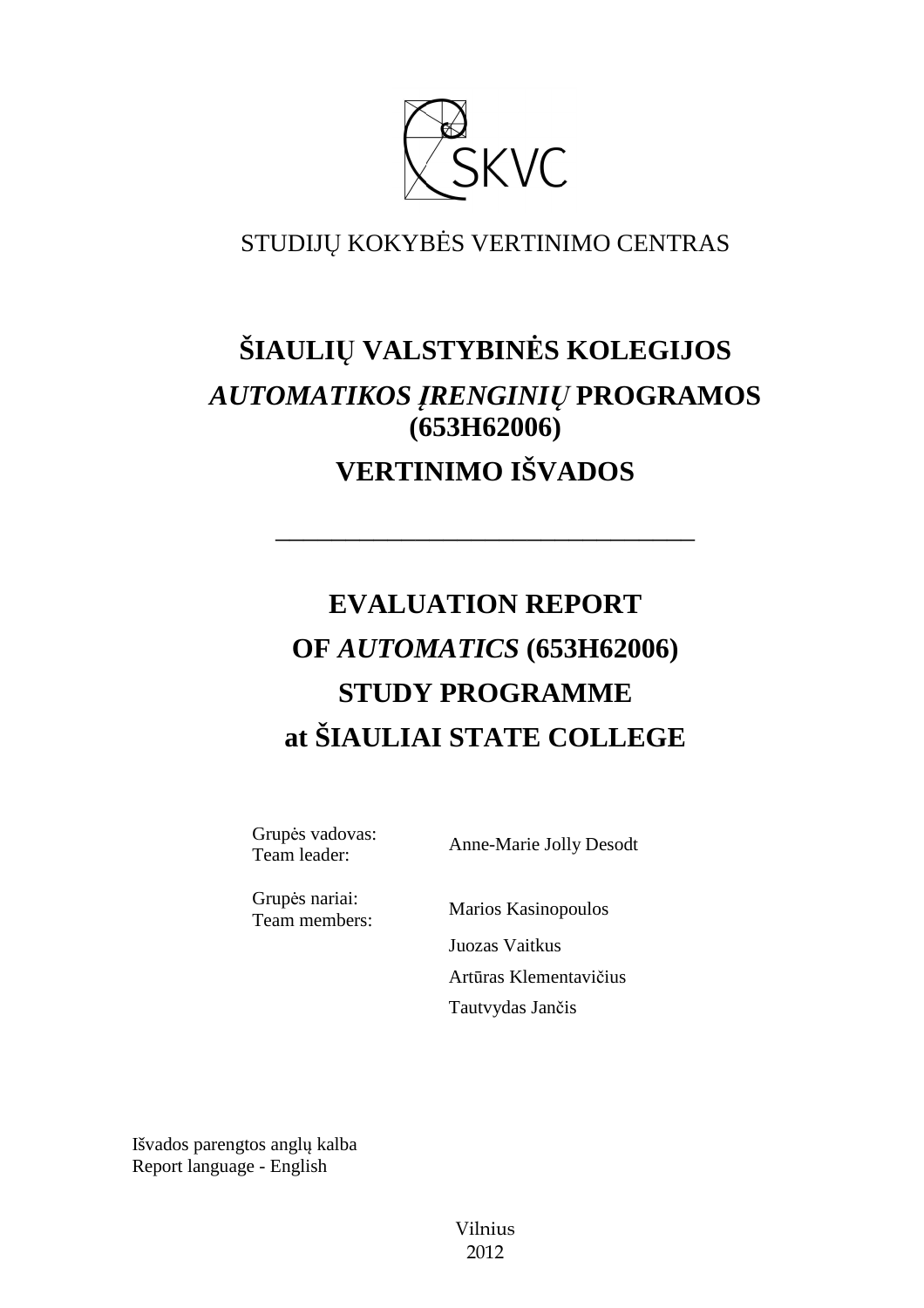## **DUOMENYS APIE ĮVERTINTĄ PROGRAMĄ**

| Studijų programos pavadinimas                           | Automatika                                 |
|---------------------------------------------------------|--------------------------------------------|
| Valstybinis kodas                                       | 653H62006                                  |
| Studijų sritis                                          | Technologijos mokslai                      |
| Studijų kryptis                                         | Elektronikos ir elektros inžinerija        |
| Studijų programos rūšis                                 | Koleginės studijos                         |
| Studijų pakopa                                          | Pirmoji                                    |
| Studijų forma (trukmė metais)                           | Nuolatinė (3)                              |
| Studijų programos apimtis kreditais                     | <b>180 ECTS</b>                            |
| Suteikiamas laipsnis ir (ar) profesinė<br>kvalifikacija | Elektros inžinerijos profesinis bakalauras |
| Studijų programos įregistravimo data                    | 2009-08-31, Nr. 1-73                       |

#### **INFORMATION ON EVALUATED STUDY PROGRAMME**

–––––––––––––––––––––––––––––––

| Title of the study programme.                          | <b>Automatics</b>                               |
|--------------------------------------------------------|-------------------------------------------------|
| State code                                             | 653H62006                                       |
| Study area                                             | Technology science                              |
| Study field                                            | Electronics and electrical engineering          |
| Kind of the study programme.                           | College studies                                 |
| <b>Study Cycle</b>                                     | First                                           |
| Study mode (length in years)                           | Full-time (3) and part time                     |
| Volume of the study programme in credits               | <b>180 ECTS</b>                                 |
| Degree and (or) professional qualifications<br>awarded | Professional Bachelor of Electrical Engineering |
| Date of registration of the study programme            | 2009-08-31, Nr. 1-73                            |

## Studijų kokybės vertinimo centras

The Centre for Quality Assessment in Higher Education

©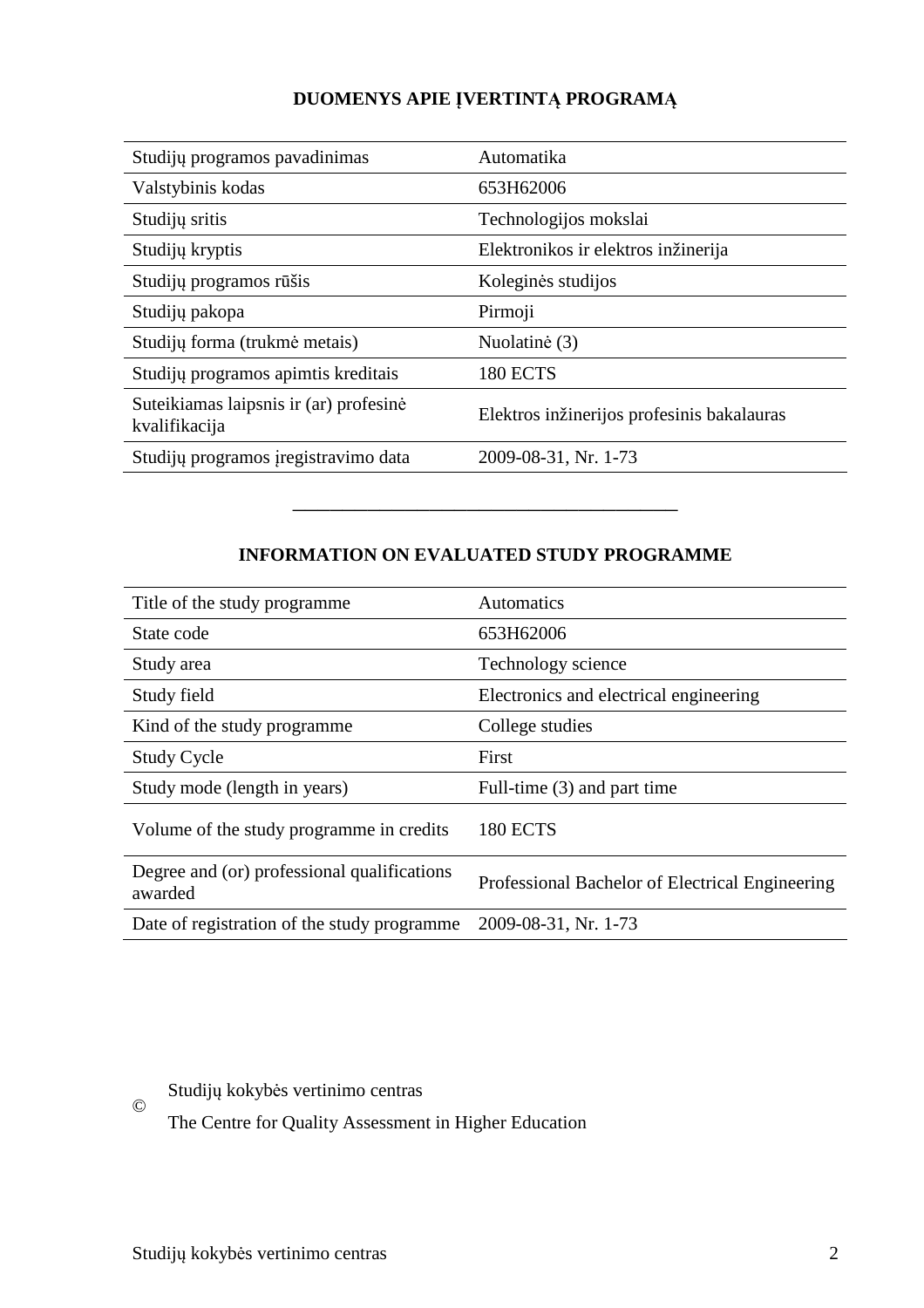## **CONTENTS**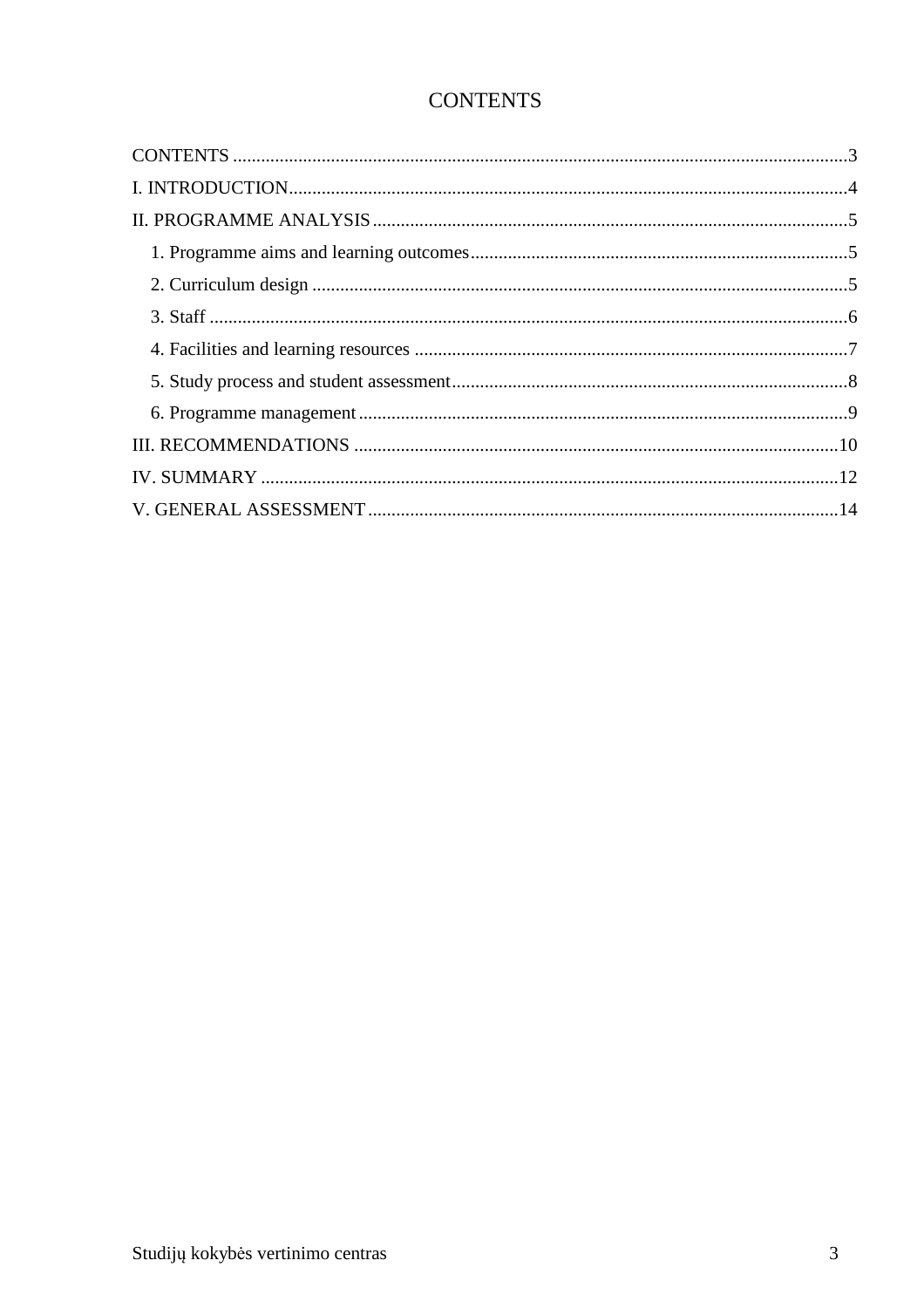#### I. INTRODUCTION

Šiauliai College (ŠK) conducts the Automatics Study Programme (A) in the Faculty of Business and Technology. Electrical and automatic equipment college studies have started rather long time ago, and were upgraded according the legal requirements in 2005, as well as the analysis on the aims and objectives of the studies were conducted in 2007-2008.

Self-evaluation of the Automatics study programme was conducted in 2010-2011 academic years. Regarding the results of the survey, it has been decided to seek closer ties with the existing social stakeholders and to seek new relations on purpose to achieve that the content of the study programme, students practice placements and final projects would meet the latest requirements for electrical engineering professionals.

The faculties at ŠK are led by the deans. In each faculty, the main structural unit is the department that conducts the study process: the department is led by head of department, but the administration of the faculty is responsible for the qualitative process of the management of study programs and the department with the general program committee for its development, optimization and assurance of study results.

The self analysis report has been elaborated from September 2011 to June l 2012 by a workgroup. The document is well prepared, it includes strength and weaknesses and had separate analysis for part time and full time students: The visit on site took place on Thursday 18<sup>th</sup> October 2012 according to the following schedule:

9h 9h45 Meeting with administrative staff 9h45 10h30 Meeting with staff responsible for preparation of SER 10h45 11h45 Meeting with the teaching staff 11h 45 12h 30 Meeting with students 13h30 14h15 Observation of various supports services 14h15 15h Familiarization with student's final work and examination material 15h 15h45 Meeting with graduates and employer, social partners 16h 15 16h30 Introduction of general remarks of the visit

This report reflects the opinion of all the team.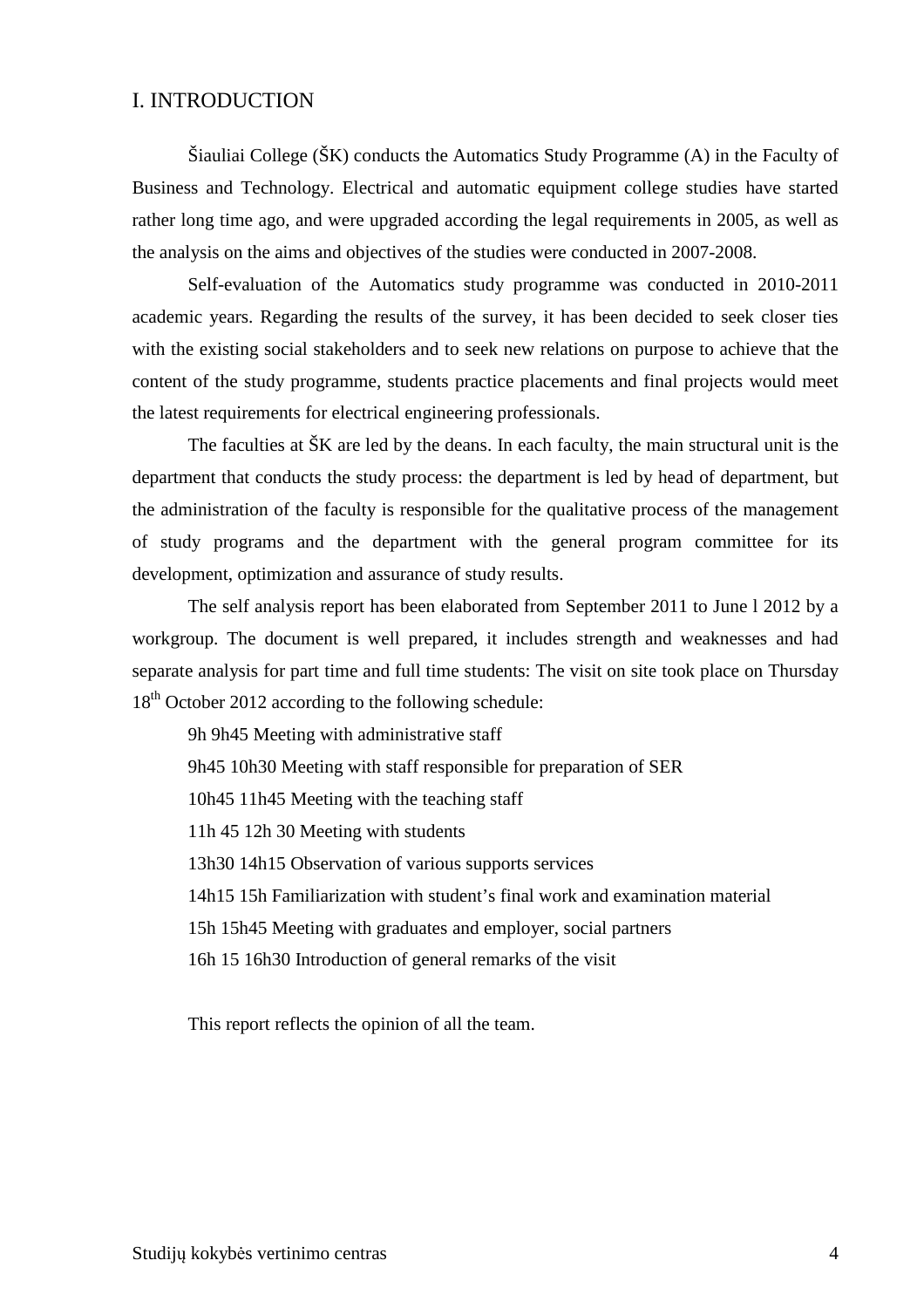#### II. PROGRAMME ANALYSIS

#### *1. Programme aims and learning outcomes*

 Regarding the information presented in the self-evaluation report the intended learning outcomes were corrected, new study subjects were introduced, the contents of the subjects was updated; logical layout of the subjects in semesters was specified.

 During the analyzed period of five years, learning outcomes of the study programme were continually analyzed including students, graduates and employers into the research. It can be marked the contacts with the employers were non-formal and related mostly during discussions of student practice result, but as these practices concern most of the potential employers of the graduates, it was efficient. Regarding the juridical requirements, the study programme was continuously re-arranged.

 The programme aims and learning outcomes are well defined, clear and publicly accessible. Learning outcomes defines the abilities of the graduates. In the formulation of the outcomes it is written that the students have to be able to perform all outcomes. The programme aims and learning outcomes are based on the academic and/or professional requirements, public needs and the needs of the labour market.

 The programme aims and learning outcomes are consistent with the type and level of studies and the level of qualifications offered. The name of the programme, its learning outcomes, content and the qualifications offered are compatible with each other, moreover the employers we met during the visit were very satisfied with the graduates.

#### *2. Curriculum design*

 The curriculum design meets legal requirement concerning the time of contact and the time for practices, which are very important at professional bachelor level. Study subjects and/or modules are spread evenly, their themes are not repetitive.

 The content of the subjects and/or modules is consistent with the type and level of the studies, the basic subjects and social sciences are adapted to the specialty, but the mathematics course program corresponds more to finance area than to electronic and automation; the topics on renewable energy are absent, as well as the topic on intellectual property.

 The content and methods of the subjects/modules are appropriate for the achievement of the intended learning outcomes, but the experts noticed that, according the student's of the programme remark, the introduction course concerning the automation should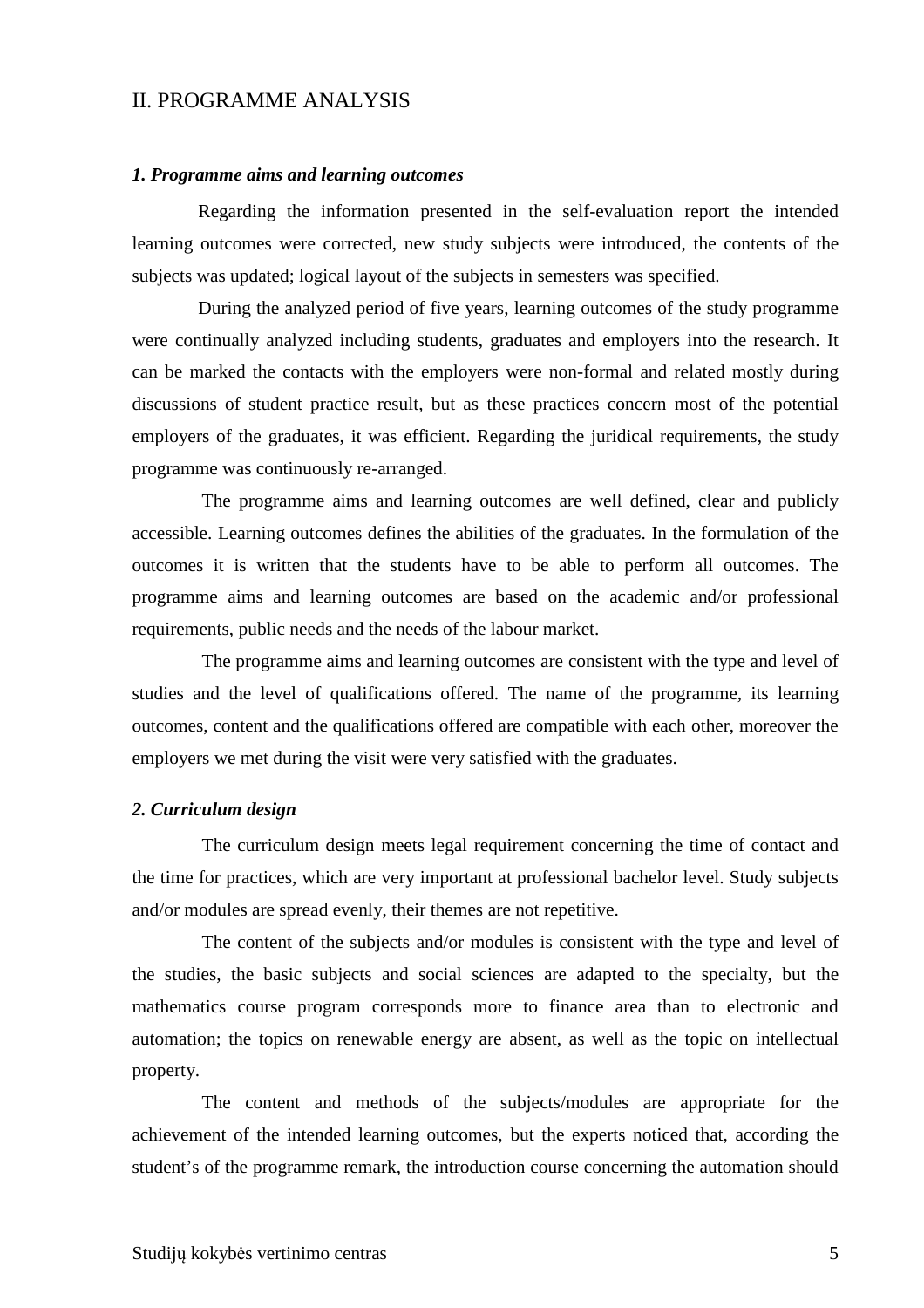start a semester earlier, it would be important to motivate first year students, that came in this program to study engineering in this field.

 Concerning abilities and actions to be active in the critical situation (e.g., accident that could happen due to electrical problems) the knowledge associated are not formally included in the program as a subject: they are covered by the teacher in a subjects concerning electricity. However, experts pointed out that a specific subject would be important.

 The scope of the programme is sufficient to ensure learning outcomes concerning automatic and electronic equipment of today, the content of the program treats of all classical devices, however, the content of the programme does not well reflects the latest achievements in science and technologies: for example, the physics course does not include the basics of the new energy sources that creates difficulties in their presentation in electrical equipment subjects content. It is missing also the introduction of knowledge concerning remote control by computers. Also, there is a lack of recommendation of sources in English, because in those fields, numerous English books exist in the literature at this level.

#### *3. Staff*

 The study programme is provided by the staff meeting legal requirement: teachers with at least 3 years practical experience teach 70.51 per cent of all the scope of study field subjects. 14.75 percent of study field subjects are delivered by the teachers with degree in science. The qualifications of the teaching staff are adequate to ensure learning outcomes. According SER the part of the lectors with doctoral degrees is potentially increasing and the number of assistants is decreasing.

 The number of the teaching staff is also adequate to ensure learning outcomes: there are 25 teachers employed for the implementation of the study Programme, 18 of them teach study field subjects, in front of the total number (52) of part time and full time new student of 2012 it is enough. The teaching staff turnover is able to ensure an adequate provision of the programme: the greatest number of teachers is in the ages 31 to 45 and 1 new professor and 4 new lecturers arrived in the last years.

 The higher education institution creates conditions for the professional development of the teaching staff necessary for the provision of the programme, but the international level is near to absent: mobility of staff is very low. Teachers go on internship every 5 years but it is only observation internship that is to say that they are not having a job or a project in the enterprise, they only observe new equipments for instance.

 The teaching staff of the programme is not deeply involved in research (art) directly related to the study programme being reviewed. They are involved only very weakly, mostly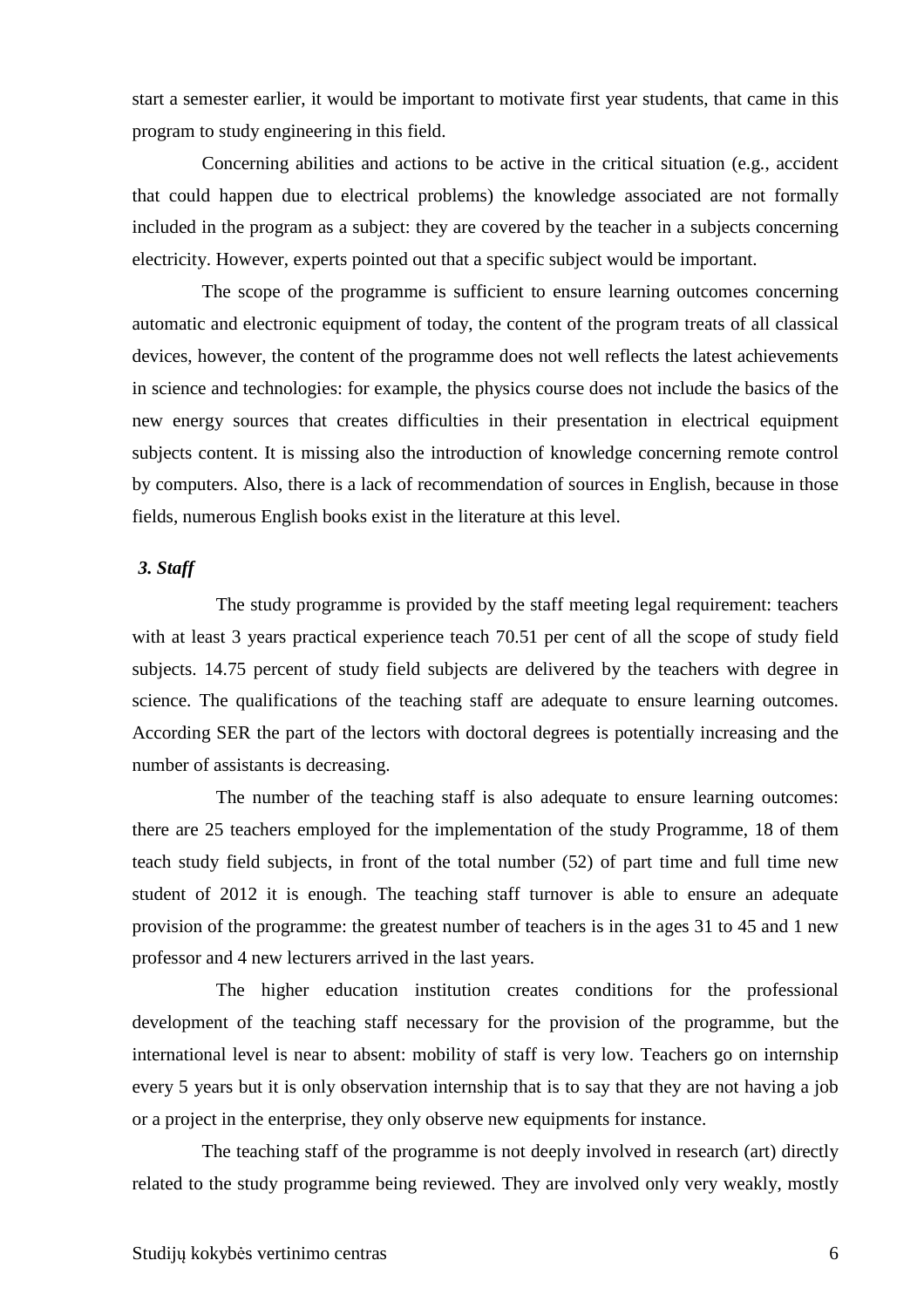via the organizing of the students practice. The staff activity in the applied research is also very small. The teachers have difficulties to sign contract with enterprises because of the legal procurements.

Teachers work very individually, there is a lack of coordination between them. Teachers have relations with University of Siaulai and it is a good thing because they can discuss with researchers, students can use some of the devices of the university; some teachers are employed both by the university of Siauliai and by the college.

#### *4. Facilities and learning resources*

 The premises for studies are adequate both in their size and quality. The teaching and learning equipment (laboratory and computer equipment, consumables) are adequate both in size and quality. One very strong point has to be pointed out that is the existence of high voltage experimental laboratory that creates a possibility to effectively teach the human safety course and add the demonstrations of the abilities of different protective materials. Important renovation of the equipments of the laboratories took place during the last years, however, students still need to go in the enterprises to use more modern devices.

The higher education institution has adequate arrangements for students' practice: in the company during the practice period there is a trilateral agreement among the College, the student and the company signed. Practices are done in such enterprises as "Elga", SC "Lesto", SC "Lietuvos geležinkeliai", General Partnership "EMO", JSC "Šiaulių gatvių apšvietimas", JSC "Fisanta", JSC "Schindler-Liftas", JSC "Elektrosaugos įrangos centras", etc.

 Teaching materials (textbooks, books, periodical publications, databases) are adequate and accessible. College Library and Reading Room are open on Mondays - Thursdays from 8.00 a.m. to 7.00 p.m. and on Fridays - from 8.00 a.m. to 4.00 p.m. Siauliai State College Library offers subscription databases

- EBSCO Publishing;
- Emerald Management eJournals Collection;
- Oxford University Press Journals Collection;
- Taylor & Francis Online Library;

However, the international literature is a serious weakness; there is a strong lack of English literature.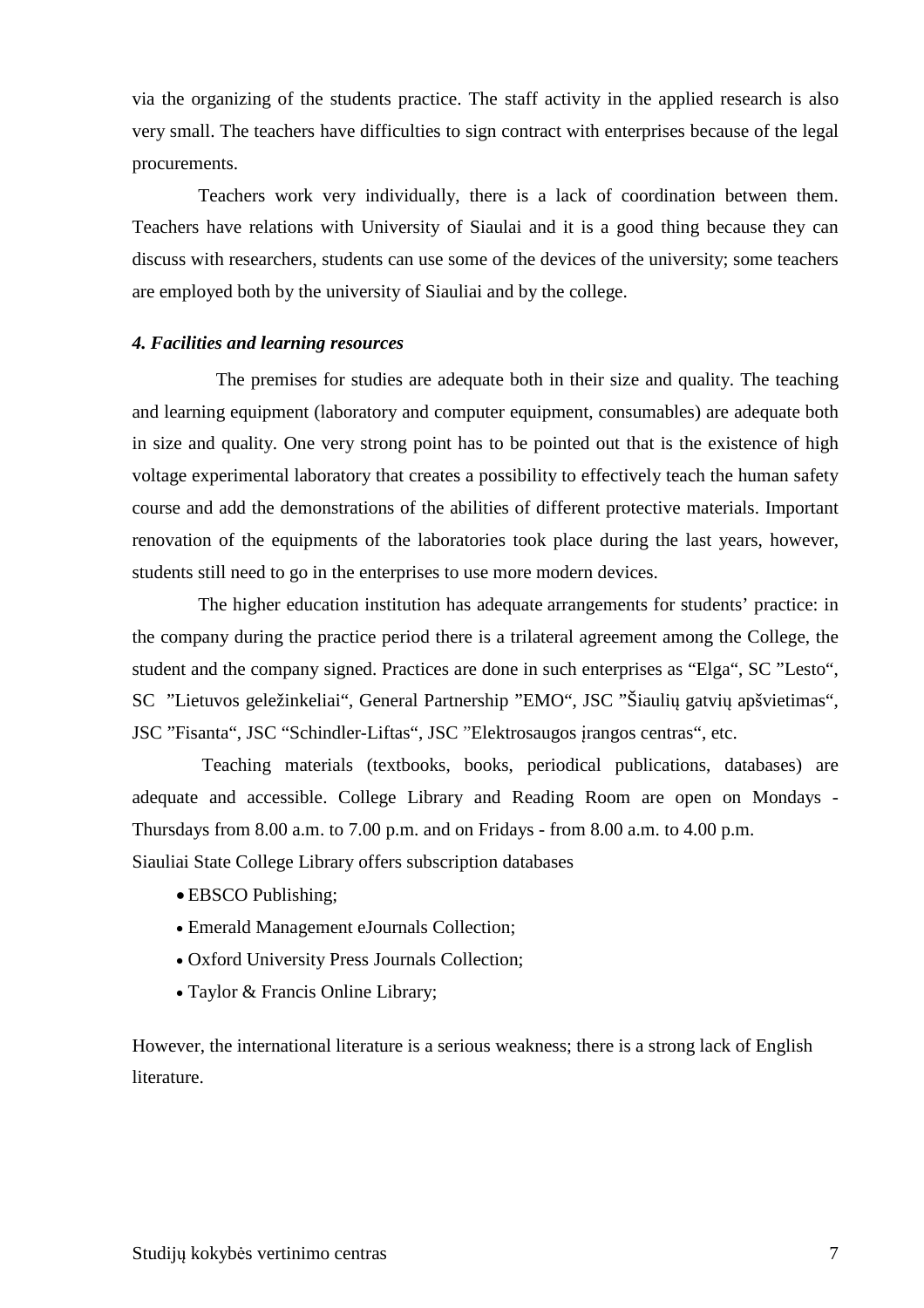#### *5. Study process and student assessment*

 The admission requirements are well-founded. The department do good job to attract secondary school pupils, but does not have ideas to attract the female students. Statistics for admission of students show that some people that applied and were accepted, finally decide not to study: for example in 2011, 19 students had chosen this program in Siaulai College as fist priority in full time study, but only 11 came.

 Students find that studies are more complex than they imagined and have difficulties especially in the 1st year, and those who should make this year for the second time do not come back, this explain the high number of dropout: in 2009, 47% of students were lost that is to say that they did not go to the end of the program.

 The organization of the study process ensures an adequate provision of the programme and the achievement of the learning outcomes. There is good coherence of the curriculum (sequencing). Teachers are enthusiastic and active in preparation of teaching materials: we especially appreciated the pedagogical attempts to make mathematics easier: when the teacher realizes that students do not understand a concept, she prepares either specific exercises to decompose the problem in smaller ones, or she gives a small project to use it.

 Students are encouraged to participate in research, artistic and applied research activities, but as many students work while studying, this activity is not enough intensive. Students have opportunities to participate in student mobility programmes, but there are not enough places for Erasmus exchanges dedicated to this program: in 2007 one student participated in Socrates/Erasmus student exchange program and went to study in Higher School of Lübeck, Germany. In 2010 - 2011 academic years two students went to Hungary, Szechenyi Istvan University, in 2011 – 2012 academic years' two students went under Socrates/Erasmus student exchange program to Karabük University, Turkey. Since 2012 there was the exchange agreement with Novia University in Finland signed: this program allowed two students of Automatics study programme to do their practices in Norway. In front of the number of students in the program it is not enough: international dimension stays too weak.

 The higher education institution ensures an adequate level of academic and social support: social, incentive and onetime scholarships can be granted for the College students. Scholarship amount is determined by the student's semester performance. During the latter analyzed years 21 per cent of students received incentive scholarships and 3 per cent – onetime scholarships.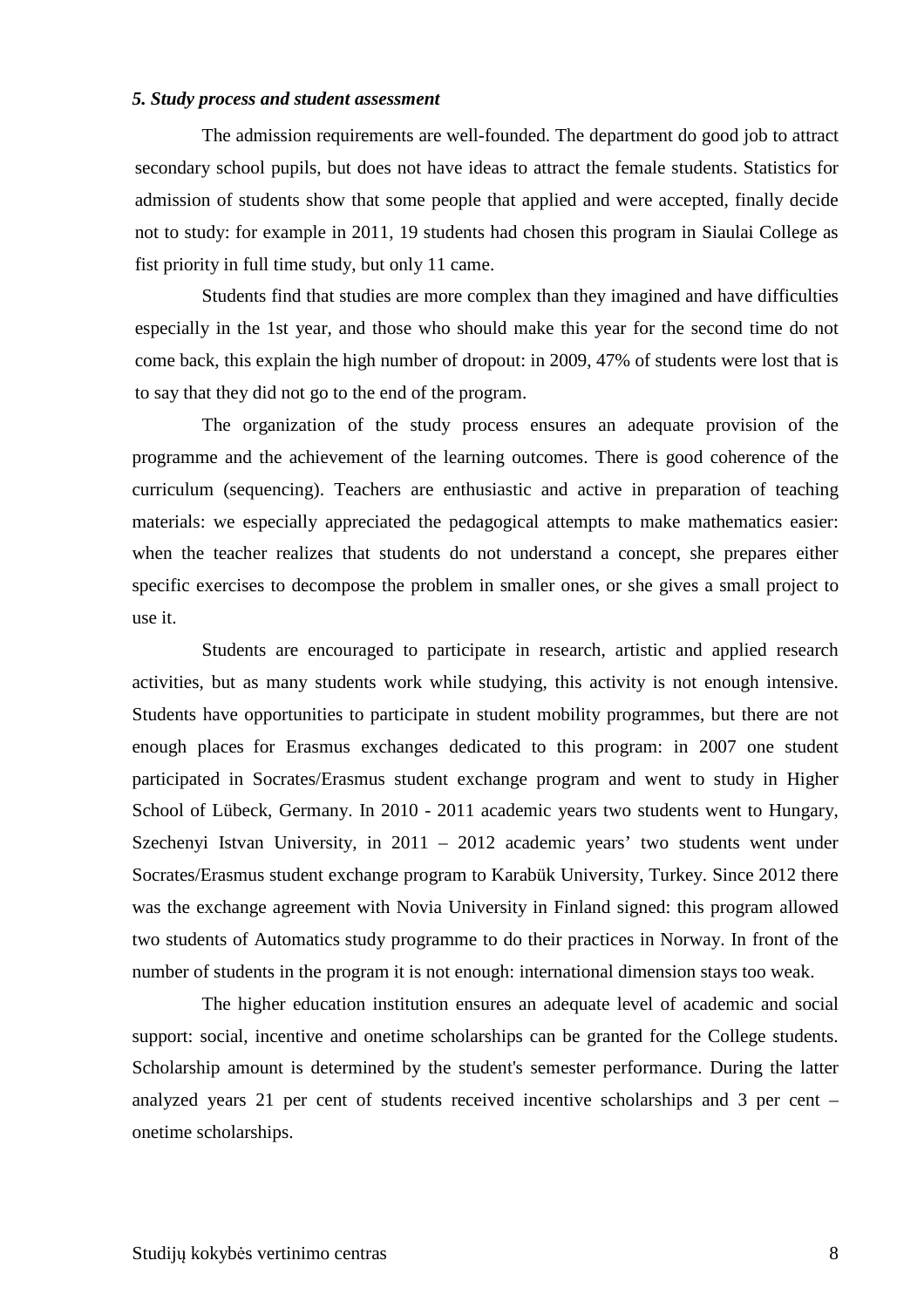During the on-site visit we observed a good climate between teachers, students, administration and student union. The assessment system of students' performance is clear, adequate and publicly available, but is not clearly expressed position concerning plagiarism. Professional activities of the majority of graduates meets the programme providers' expectations, and about 2 graduates among about 43 continue their studies in Master Degree at Siauliai University each year, but the program has not enough relations with big national or international companies.

The student member in the evaluation team offers the following remarks:

Students are satisfied with teachers, administration and students' union. Students are filling questionnaires about each subject after each semester, but the form of them is not well formulated. Free space for comments should be included in these questionnaires for more objective information and that should give better results of analyzing what is good and what should be improved in this study programme.

 There is no club of robotics or something similar where students who are more interested in one or another subject or have some hobbies and maybe they do not have enough equipment and knowledge for improvement could get more specific knowledge and practical skills. Such kind of clubs is very popular and they give an opportunity to participate in different events and competitions where you can show for public what are you interested: sometimes it is just a good start for a bright and successful future.

 During the on-site visit, analyzing course material we found out that course projects are very similar in their content just numbers are different. These projects should show not just how student can calculate, but also how he/she can relate these numbers and explain them in more detailed way with additional descriptions of words. This is very important because it shows how fluent your written language skills are and how you can express and formulate your ideas on paper.

#### *6. Programme management*

 Responsibilities for decisions and monitoring of the implementation of the programme are clearly allocated, the self-evaluation system is well introduced, but there is absence of the study program committee. The faculty committee for the studies programs does not have ability to analyze in details all problems concerning study programme. Information and data on the implementation of the programme are regularly collected and analyzed, but the absence of the free comment part in the evaluation questionnaire filled by the students creates a certain indefinites in the proposals to change or to correct the study process.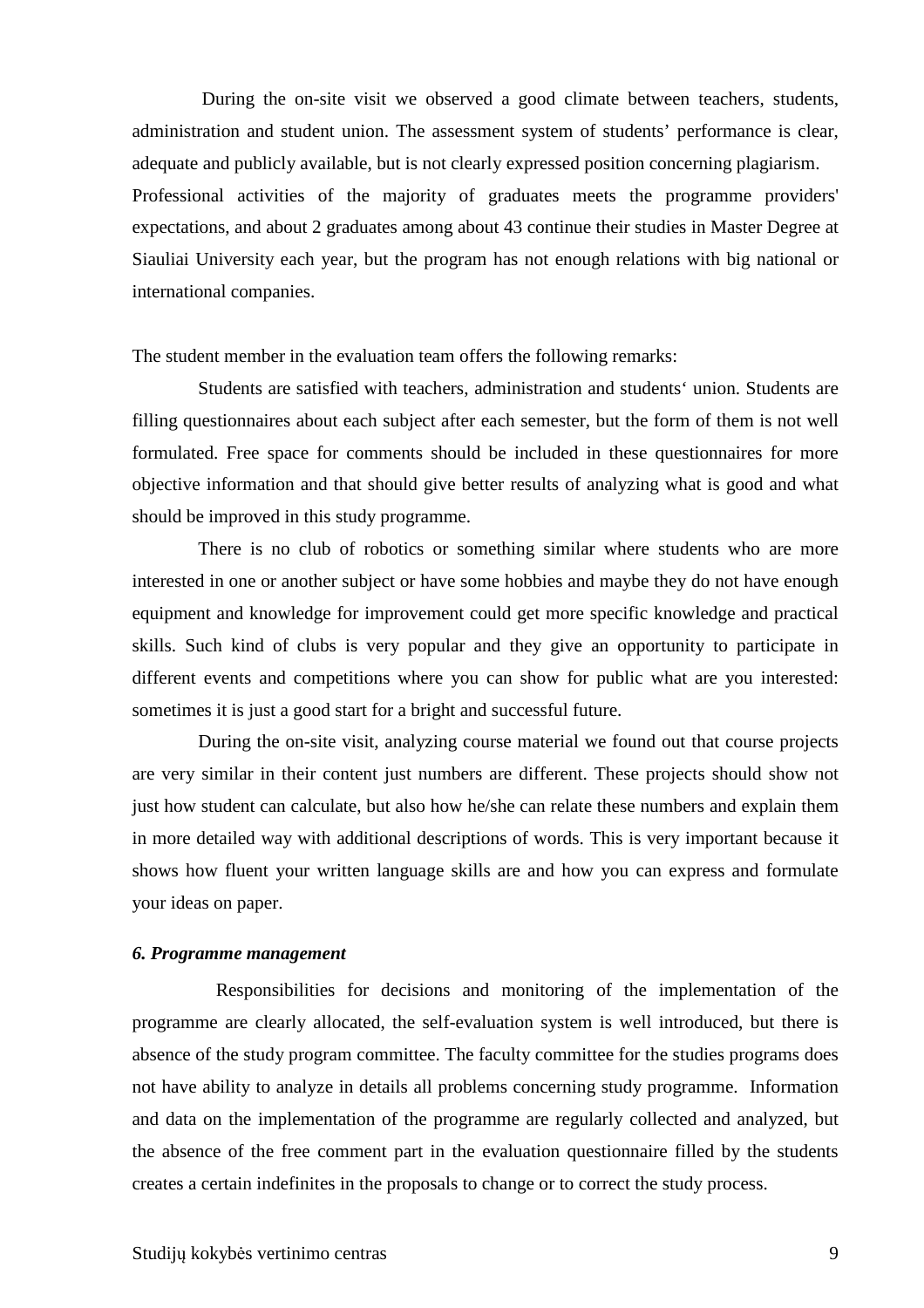The outcomes of internal evaluations of the programme are used for the improvement of the programme: in 2007-2008 academic years the analysis on the aims and objectives of the studies of Automatics study Programme was conducted. The issue how the aims and objectives of the study Programme meet the purpose of the study Programme was discussed. In 2009 the survey on the opinions of the students and employers about the aims and objectives of the study Programme was conducted. Regarding the results of the survey the aims and objectives of the Automatics study Programme were corrected. Partial selfevaluation of the Automatics study Programme was conducted in 2009-2010 academic years on the issues of the framework and the content of the study Programme. Regarding the results of the survey, the number of the learning outcomes was reduced to 5 from 8. Study subjects were re-grouped and their scopes were corrected according to the requirements of the general description of the degree-awarding first cycle and integrated study programmes. Unpopular specializations were eliminated and optional subjects were introduced instead of them. Selfevaluation of the Automatics study Programme was conducted in 2010-2011 academic years. Regarding the results of the survey, it has been decided to seek closer ties with the existing social stakeholders and to seek new relations on purpose to achieve that the content of the study Programme, students practice placements and final projects would meet the latest requirements for electrical engineering professionals. After the change in legislation competencies of the study Programme were changed to the intended learning outcomes, new study subjects were introduced, the content of the subjects was updated; logical layout of the subjects in semesters was specified.

 The evaluation and improvement processes involve stakeholders, the employers are involved into analysis and upgrading of the study process, but this does not have a systematic character. The internal quality assurance measures are effective and efficient. Very efficient monitoring of the graduates (during 3 years after graduation), but the employment statistics are a bit tricky because they are realized 3 months after graduation and, at this moment, students are still on holidays, which explain the important number of unemployed people. The college began to use the information system dedicated first to employment of alumni, to follow the students during their studies, so as to obtain a system of monitoring of all to internal live of the college. It is the reason why the SER included curves and demonstrative information of high interest for experts.

#### III. RECOMMENDATIONS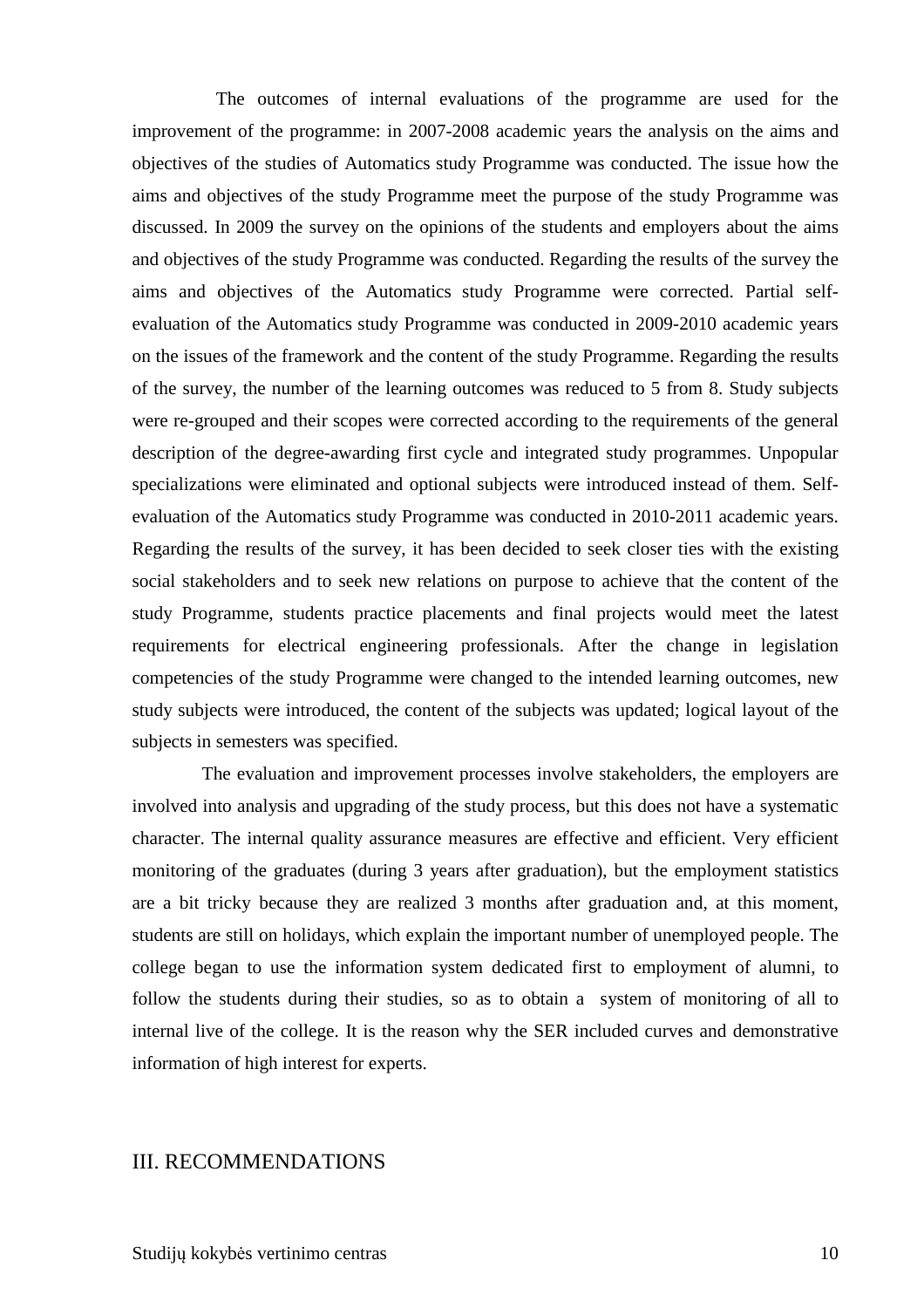1. To increase the international dimension: the mobility of students and teachers, the recommended literature in English and its amount in the library.

2. To transform the curriculum plan to introduce automation subjects earlier.

 3. To include the basics for the renewable energy physics and automation that is used for these energy sources and systems.

4. To form the study program committee for this A program.

 5. To find the ways of more formal collaboration with the employers, e.g., to involve into the EAE study program committee the representative of stakeholders.

 6. To increase applied research even using data obtained through simulation of the processes

7. To develop relations with big companies.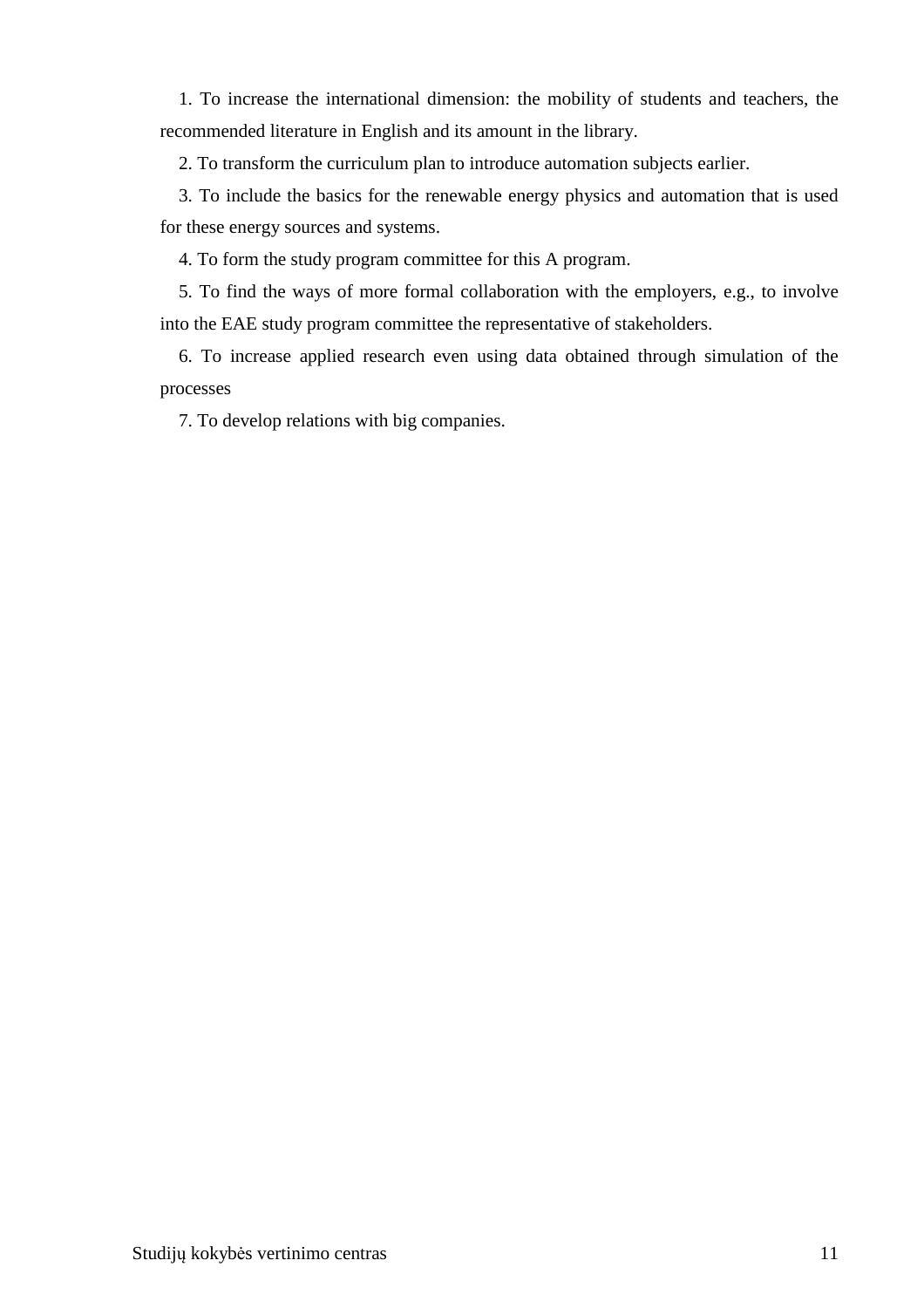#### IV. SUMMARY

There is a good coherence of the curriculum: the sequencement of subjects is adequate (except perhaps for introduction of automation). Moreover, general subjects and social sciences have been adapted to engineering and to this specialty. We noticed especially that teachers made pedagogical attempts to make mathematics easier. Electrical safety issues are practically demonstrated which is very important for technicians in electricity, this is an innovation with respect to other programs we visited. A high voltage laboratory has also been established: students are really prepared to what they will see in enterprises.

An important renovation of the equipments of the laboratories took place during the last years: it is important in a field where obsolescence is quick, because the students must see the same devices as those used in enterprises. The observation of final works of students showed us that quality of final thesis and semesters works were high. The teachers are enthusiastic and very active in preparation of teaching materials adapted to the difficulties of students. Of this real implication of teachers in the success of students results a good climate between teachers, students, administration and student union.

We observed that the department do good and innovative job to attract secondary school pupils in the program, however we observed an absence of female students, so the communication should be adapted to attract them and increase parity. The college has imagined and put in practice a good monitoring of the graduates (since 3 years) and has then expanded this information system to internal live of the college: this allows a real quality demarche. We observed that employers and graduates are happy of the program.

For a program concerning as well electrical and automation engineering, automation subject is introduced too late, if it was advanced in the first year, things would be more easy and more interesting for students.

We regret the absence of a topic on intellectual property which is important in the scientific and technical fields. In the description of subjects there is a lack of recommendation of documents in English language and in the library there is a lack of English literature. Also, we observed from the staff no clearly expressed position concerning plagiarism.

For the moment, applied research activities of teachers are too weak; the proximity of the University, the existence of software making easier work by simulation should encourage the development of this activity. The teachers should be encouraged to go on international mobility in the exchange programmes: for the moment, this mobility is too low.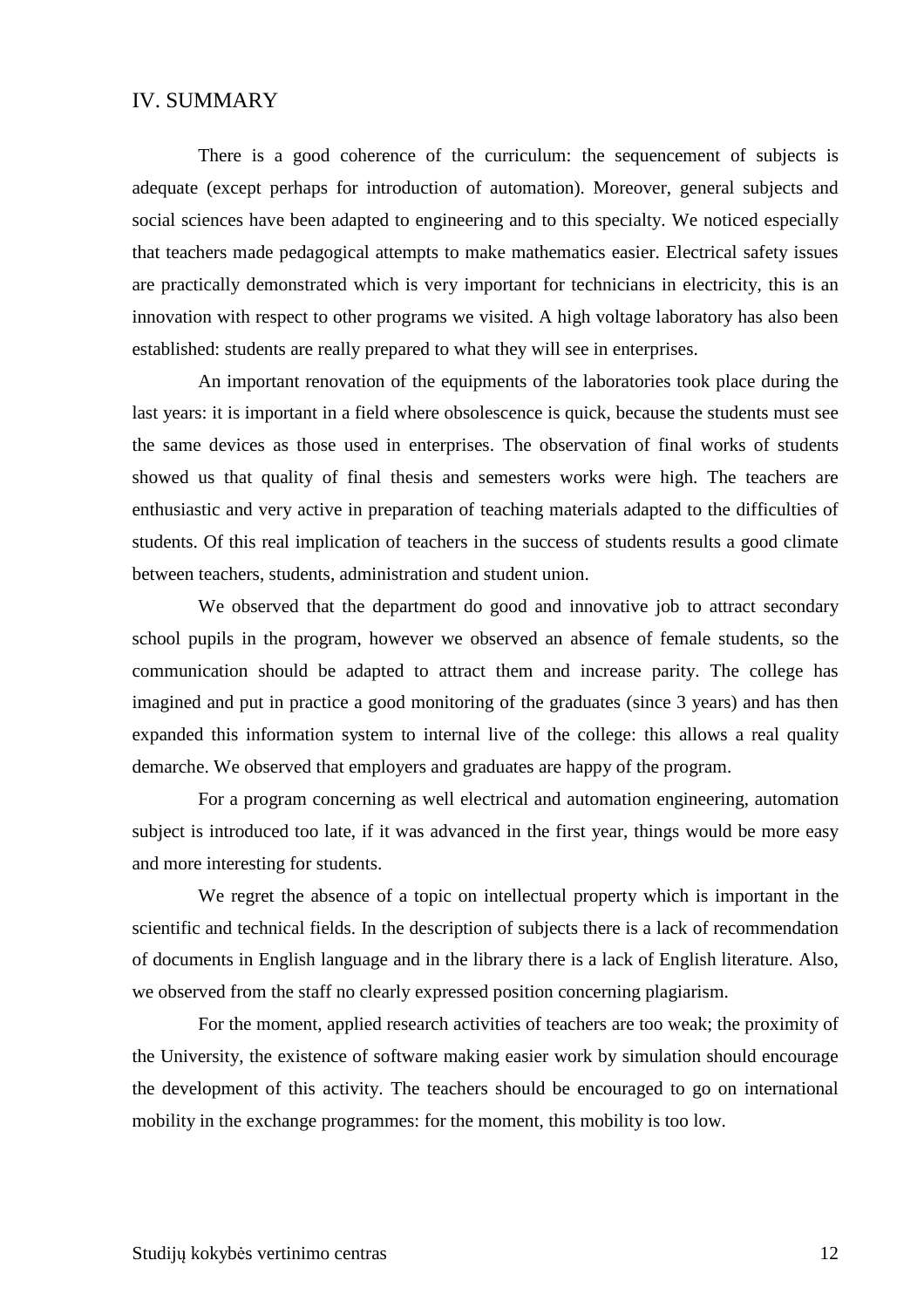Concerning the management of the study programme, we regret that there is an absence of a study program committee and in particular we noticed the absence of formal collaboration of the employers in the design of outcomes. The evaluation of teachings by students would be more efficient is a free comment part was included in the evaluation questionnaire filled by the students.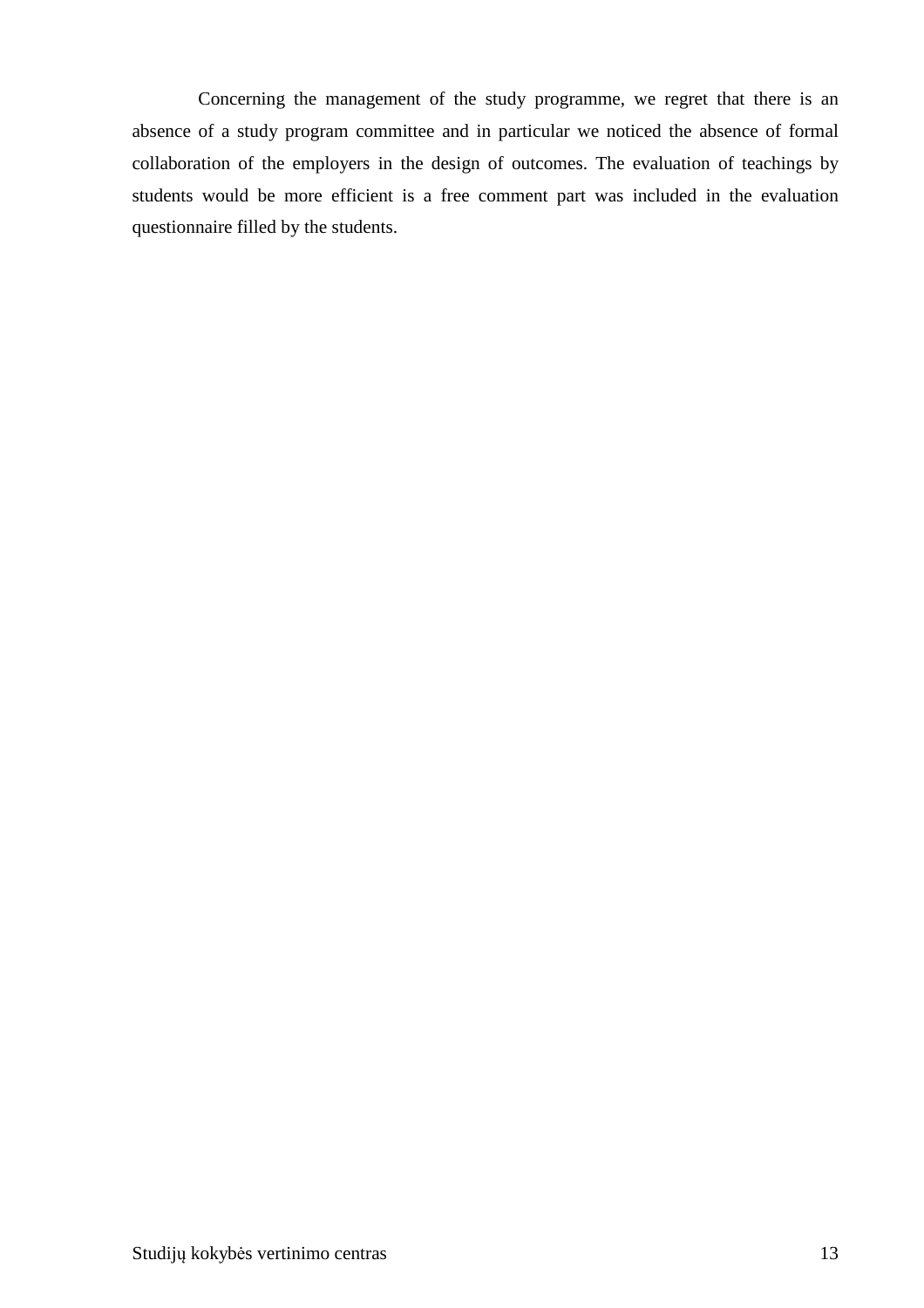## V. GENERAL ASSESSMENT

The study programme Automatics (state code – 653H62006) at Šiauliai State College is given **positive** evaluation.

| No. | <b>Evaluation Area</b>                                                                                     | <b>Evaluation Area</b><br>in Points* |
|-----|------------------------------------------------------------------------------------------------------------|--------------------------------------|
| 1.  | Programme aims and learning outcomes                                                                       |                                      |
| 2.  | Curriculum design                                                                                          | 3                                    |
| 3.  | <b>Staff</b>                                                                                               | 3                                    |
| 4.  | <b>Material resources</b>                                                                                  | 3                                    |
| .5. | Study process and assessment (student admission, study process<br>student support, achievement assessment) | 3                                    |
| 6.  | Programme management (programme administration, internal<br>quality assurance)                             | 3                                    |
|     | <b>Total:</b>                                                                                              | 19                                   |

*Study programme assessment in points by evaluation areas*.

\*1 (unsatisfactory) - there are essential shortcomings that must be eliminated;

2 (satisfactory) - meets the established minimum requirements, needs improvement;

3 (good) - the field develops systematically, has distinctive features;

4 (very good) - the field is exceptionally good.

Grupės vadovas:<br>Team leader:

Anne Marie Jolly Desodt

Team members: Juozas Vaitkus

Grupės nariai: Marios Kasinopoulos Artūras Klementavičius Tautvydas Jančis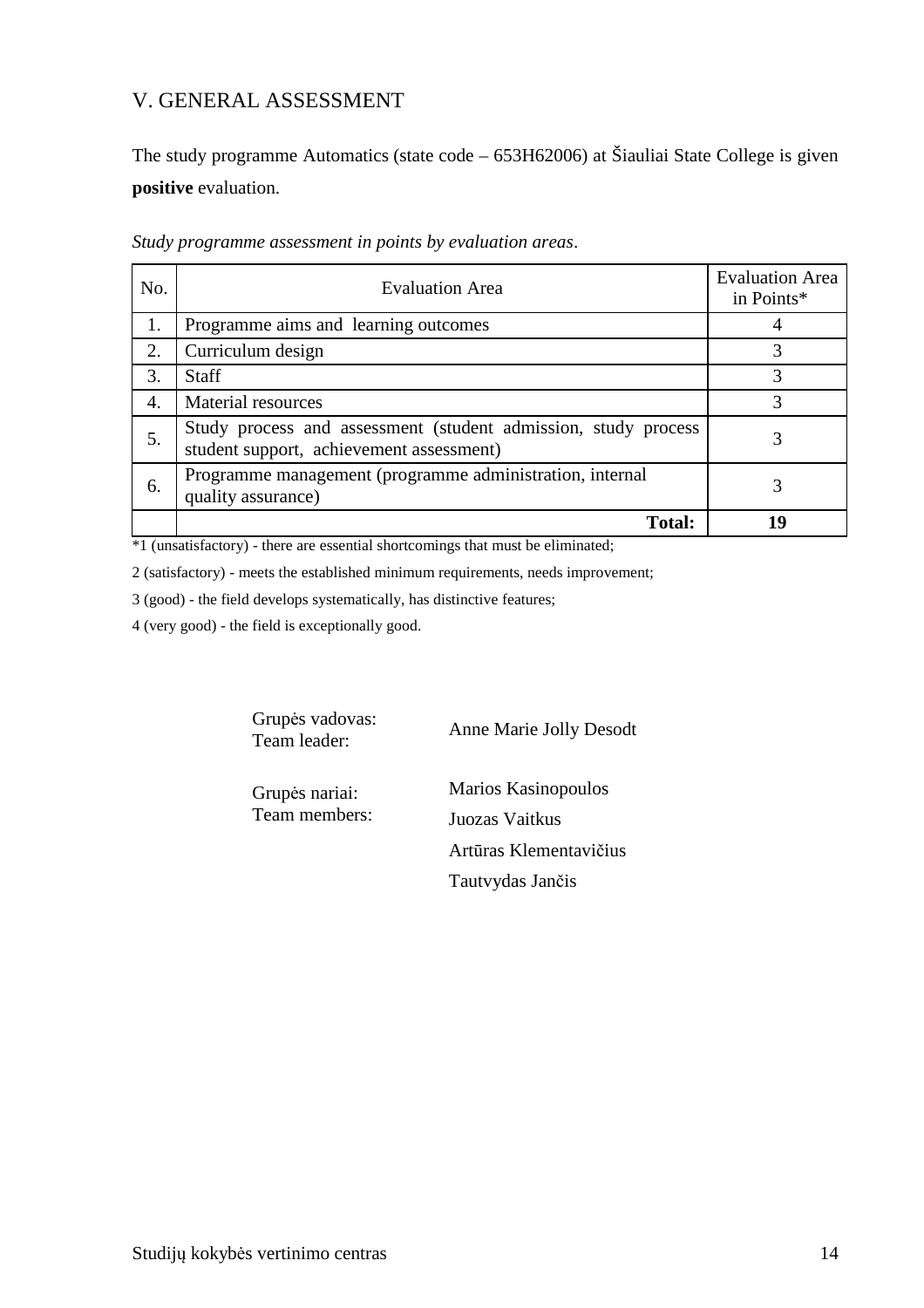**<...>** 

#### V. APIBENDRINAMASIS ĮVERTINIMAS

Šiaulių valstybinės kolegijos studijų programa *Automatika* (valstybinis kodas – 653H62006) vertinama **teigiamai.** 

| Eil.             | Vertinimo sritis                                 | <b>Srities</b>          |
|------------------|--------------------------------------------------|-------------------------|
| Nr.              |                                                  | jvertinimas,<br>balais* |
| 1.               | Programos tikslai ir numatomi studijų rezultatai | $\overline{4}$          |
| 2.               | Programos sandara                                | 3                       |
| 3.               | Personalas                                       | 3                       |
| $\overline{4}$ . | Materialieji ištekliai                           | 3                       |
| 5.               | Studijų eiga ir jos vertinimas                   | 3                       |
| 6.               | Programos vadyba                                 | 3                       |
|                  | Iš viso:                                         | 19                      |

\* 1 - Nepatenkinamai (yra esminių trūkumų, kuriuos būtina pašalinti)

2 - Patenkinamai (tenkina minimalius reikalavimus, reikia tobulinti)

3 - Gerai (sistemiškai plėtojama sritis, turi savitų bruožų)

4 - Labai gerai (sritis yra išskirtinė)

**<...>** 

#### **IV. SANTRAUKA**

Programa yra nuosekli: dalykų eilės tvarka tinkama (galbūt išskyrus įvadą į automatiką). Be to, bendrieji dalykai ir socialiniai mokslai pritaikyti prie inžinerijos ir šios specialybės. Ypač pastebėjome, kad dėstytojai pedagoginėmis priemonėmis siekia palengvinti matematikos studijas. Praktiškai demonstruojami elektros saugos klausimai – tai labai svarbu elektros technikams ir nauja, palyginti su kitomis mūsų vertintomis programomis. Taip pat įsteigta aukštos įtampos laboratorija: studentai iš tikrųjų parengiami tam, ką matys įmonėse.

Pastaraisiais metais labai atnaujinta laboratorijų įranga: tai labai svarbu sparčiai senstančioje srityje, nes studentai turi matyti tokius prietaisus, kokie naudojami įmonėse.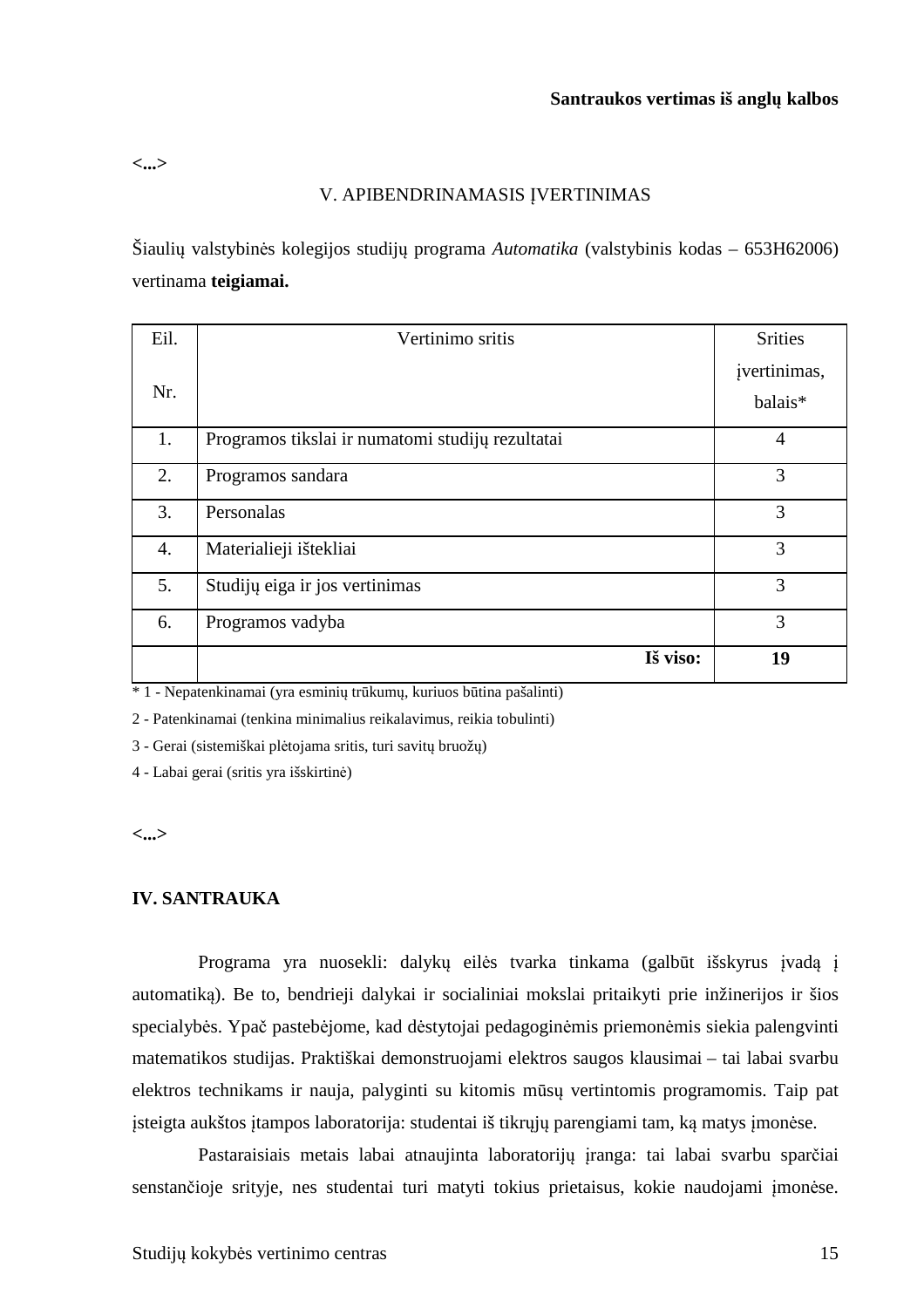Peržiūrėję studentų baigiamuosius darbus pamatėme, kad diplominių ir semestro darbų kokybė gera. Dėstytojai entuziastingi ir labai aktyviai rengia prie studentų patiriamų sunkumų pritaikytus metodinius išteklius. Taigi, dėstytojai iš tikrųjų stengiasi padėti studentams, todėl sukuriami geri dėstytojų, studentų, administracijos darbuotojų ir studentų sąjungos santykiai.

Pastebėjome, kad fakultetas gerai ir naujoviškai skatina vyresniųjų klasių mokinius studijuoti šią programą; vis dėlto pastebėjome, kad trūksta studenčių, todėl skelbiant apie studijas reikėtų siekti jų pritraukti daugiau ir didinti lygybę. Kolegija parengė ir (jau trečius metus) praktiškai vykdo gerą absolventų stebėseną; šią informacijos sistemą ji pradėjo taikyti ir kolegijos viduje, todėl iš tikrųjų galima gerinti kokybę. Pastebėjome, kad darbdaviai ir absolventai programa labai patenkinti.

Į programą, kuri taip pat susijusi su elektros ir automatine inžinerija, automatikos dalykas įtrauktas per vėlai; jei jis būtų perkeltas į pirmuosius metus, studentai klausimus suprastų lengviau ir labiau jais domėtųsi.

Deja, į programą neįtraukta svarbi mokslo ir techninės sričių tema – intelektinė nuosavybė. Dalykų aprašuose trūksta rekomenduojamų dokumentų anglų kalba, bibliotekoje trūksta angliškos literatūros. Taip pat pastebėjome, kad darbuotojai neturi aiškios pozicijos dėl plagiavimo.

Šiuo metu dėstytojų taikomųjų tyrimų veikla per silpna; šią veiklą reikėtų skatinti atsižvelgiant į glaudžius ryšius su universitetu ir suteikiant programinę įrangą, kuria palengvinamas imitavimas. Reikėtų skatinti tarptautinį dėstytojų judumą – dalyvauti mainų programose: šiuo metu judrumo trūksta.

Studijų programos vadybos atžvilgiu apgailestaujame, kad neįsteigtas studijų programos komitetas; pirmiausia pastebėjome, kad nustatant numatomus rezultatus trūksta oficialaus darbdavių bendradarbiavimo. Studentai dėstytojus galėtų vertinti veiksmingiau, jei studentų pildomame vertinimo klausimyne būtų palikta vietos kitoms pastaboms.

#### **III. REKOMENDACIJOS**

- 1. Skatinti tarptautinį aspektą: didinti studentų ir dėstytojų judumą, rekomenduoti literatūrą anglų kalba ir didinti jos kiekį bibliotekoje.
- 2. Pakeisti studijų programos planą į jį anksčiau įtraukti automatikos dalykus.
- 3. Įtraukti pagrindines žinias apie atsinaujinančiosios energijos fiziką ir automatiką.
- 4. Įsteigti šios Automatikos programos studijų programos komitetą.